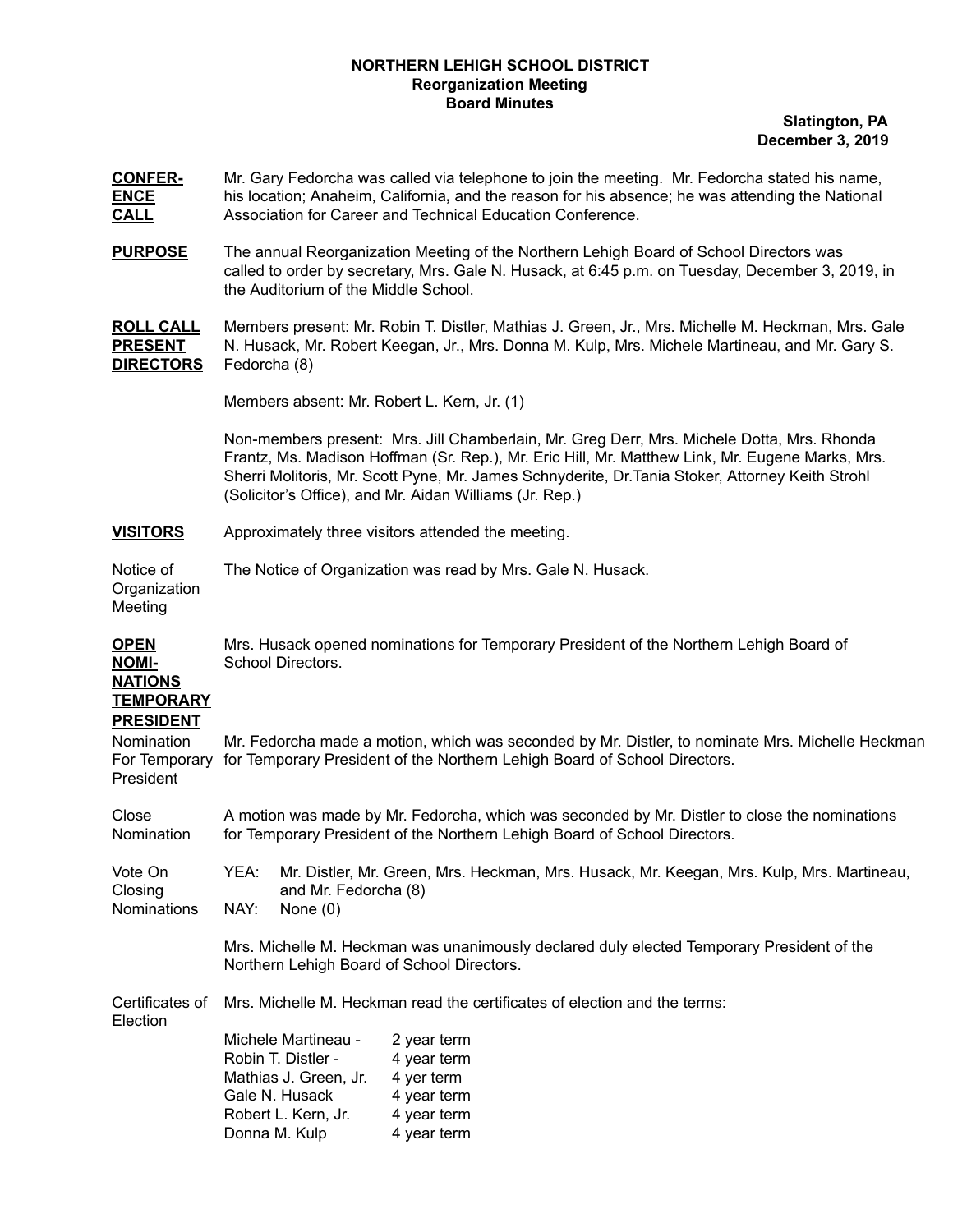| <b>ADMINIS-</b><br><b>TRATION</b><br><b>OF OATH</b>   | Temporary President, Michelle M. Heckman, administered the Oath of Office to School Board<br>members:<br>Robin T. Distler                                                                                                                                                                                       |  |  |  |
|-------------------------------------------------------|-----------------------------------------------------------------------------------------------------------------------------------------------------------------------------------------------------------------------------------------------------------------------------------------------------------------|--|--|--|
|                                                       | Mathias J. Green, Jr.<br>Gale N. Husack<br>Donna M. Kulp<br>Michelle L. Martineau                                                                                                                                                                                                                               |  |  |  |
| List of Legally<br>Elected<br><b>School Officials</b> | The list of duly elected Board members and their terms of office was read by Temporary President,<br>Mrs. Michelle M. Heckman.                                                                                                                                                                                  |  |  |  |
|                                                       | Robin T. Distler<br>2023<br>Gary S. Fedorcha<br>2021<br>Mathias J. Green, Jr.<br>2023<br>Michelle M. Heckman<br>2021<br>Gale N. Husack<br>2023<br>2021<br>Robert J. Keegan, Jr.<br>Robert L. Kern, Jr.<br>2023<br>Donna M. Kulp<br>2023<br>Michele L. Martineau<br>2021                                         |  |  |  |
| <b>ELECTION</b><br>$OF$<br><b>PRESIDENT</b>           | Mrs. Michelle M. Heckman, Temporary President, called for nominations for President of the<br>Northern Lehigh Board of School Directors for a one-year term.<br>Mrs. Kulp made a motion to nominate Mr. Gary S. Fedorcha for President of the Northern<br>Lehigh Board of School Directors for a one-year term. |  |  |  |
| Nominations<br>For<br>President                       |                                                                                                                                                                                                                                                                                                                 |  |  |  |
| Close<br>Nominations                                  | A motion was made by Mr. Distler which was seconded by Mrs. Husack, that nominations for<br>President of the Northern Lehigh Board of School Directors be closed.                                                                                                                                               |  |  |  |
| Vote On<br>Gary S.<br>Fedorcha<br>Nomination          | YEA:<br>Mr. Distler, Mr. Green, Mrs. Heckman, Mrs. Husack, Mr. Keegan, Mrs. Kulp, Mrs.,<br>Martineau, and Mr. Fedorcha (8)<br>NAY:<br>(0)<br>Motion carried.                                                                                                                                                    |  |  |  |
| Gary S.<br>Fedorcha<br><b>Board</b>                   | Mr. Gary S. Fedorcha was declared by a vote of 8 to 0, duly elected President of the Northern<br>Lehigh Board of School Directors for a one-year term<br>Mr. Fedorcha thanked the school board members for their support.                                                                                       |  |  |  |
| President                                             |                                                                                                                                                                                                                                                                                                                 |  |  |  |
| <b>ELECTION</b><br><b>OF VICE</b><br><b>PRESIDENT</b> | President Fedorcha called for nominations for Vice-President of the Northern Lehigh Board of<br>School Directors for a one-year term.                                                                                                                                                                           |  |  |  |
| Nominations<br>For Vice-<br>President                 | Mrs. Kulp made a motion to nominate Mr. Robin T. Distler, for Vice-President of the Northern<br>Lehigh Board of School Directors for a one-year term.                                                                                                                                                           |  |  |  |
| Close<br>Nominations<br>For V.P.                      | A motion was made by Mr. Keegan, with a second by Mrs. Martineau, that the nominations for<br>Vice-President of the Northern Lehigh Board of School Directors be closed.                                                                                                                                        |  |  |  |
| Vote On<br>Closing<br>Nominations                     | YEA:<br>Mr. Distler, Mr. Green, Mrs. Heckman, Mrs. Husack, Mr. Keegan, Mrs. Kulp, Mrs.<br>Martineau, and Mr. Fedorcha (8)<br>NAY:<br>None $(0)$<br>Motion carried.                                                                                                                                              |  |  |  |